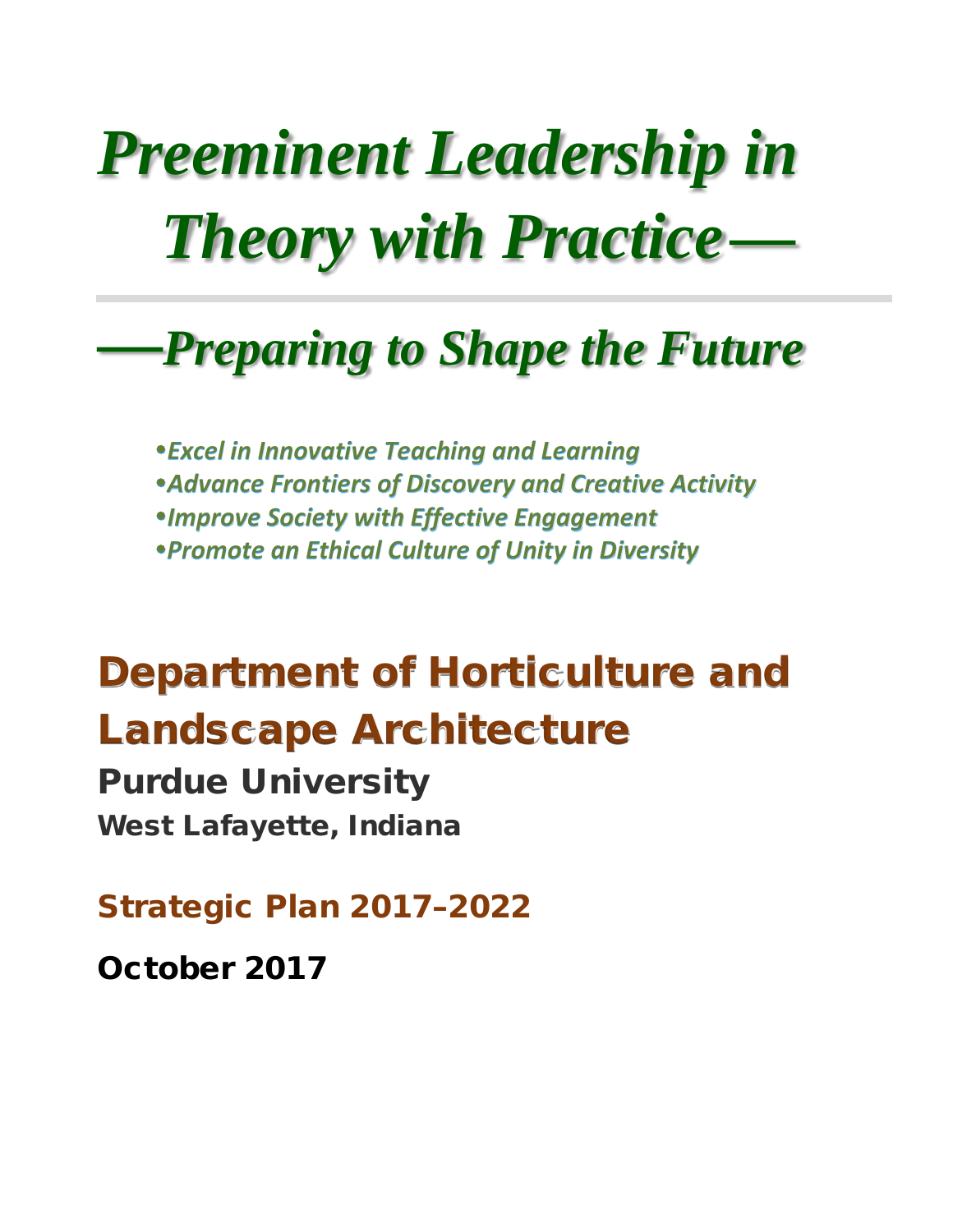#### PREAMBLE

 The Department of Horticulture and Landscape Architecture (HLA) is one of the stellar departments discussion of the role of science in HLA, and trajectories of programs going forward. This programs plan has been guiding the execution of departmental initiatives and priorities until the completion of in its disciplines in the nation, with worldwide recognition. In May 2013, the department crafted a programs plan asserting its mission and vision and identifying signature program areas. This plan culminated from department-wide participation in a plant sciences realignment discussion and was included an analysis of departmental strengths, weaknesses, opportunities, and threats (SWOT), a this document.

 HLA enthusiastically supports the CoA strategic plan as it serves as the impetus and context for HLA to redesign its own strategic plan. Under the leadership of Dr. Hazel Wetzstein, the new document. This plan builds on HLA's tradition of outstanding leadership and excellence in effective The College of Agriculture (CoA) approved its strategic plan, *People, Purpose, Impact,* in 2015. department head starting in 2014, HLA has crafted its new strategic plan as introduced in this teaching/learning, impactful research, and pervasive engagement/Extension—all in the contemporary spirit of Purdue as Indiana's land-grant research (R1) university.

The conceptual framework utilized for this strategic plan includes descriptions of the HLA mission and vision followed by the articulation of goals, corresponding strategic initiatives, redefined signature areas, and critical metrics to assess progress. The CoA strategic plan goal areas are addressed integrated within the HLA goals and the signature area descriptions (Appendix-A). This framework complements the CoA strategic plan as the umbrella under which the HLA plan will serve its faculty, staff, and students and contribute to the College and University priorities.

 These themes will guide the department going forward during the next five year plan period—2017- The document that follows captures the department's basic mission—*Preparing to Shape the Future*, and its aspirational vision to achieve *Preeminent Leadership in Theory with Practice.*  2022.

In concert with the College of Agriculture strategic plan implementation, HLA is well-positioned to implement its new strategic plan with ownership by all departmental constituencies.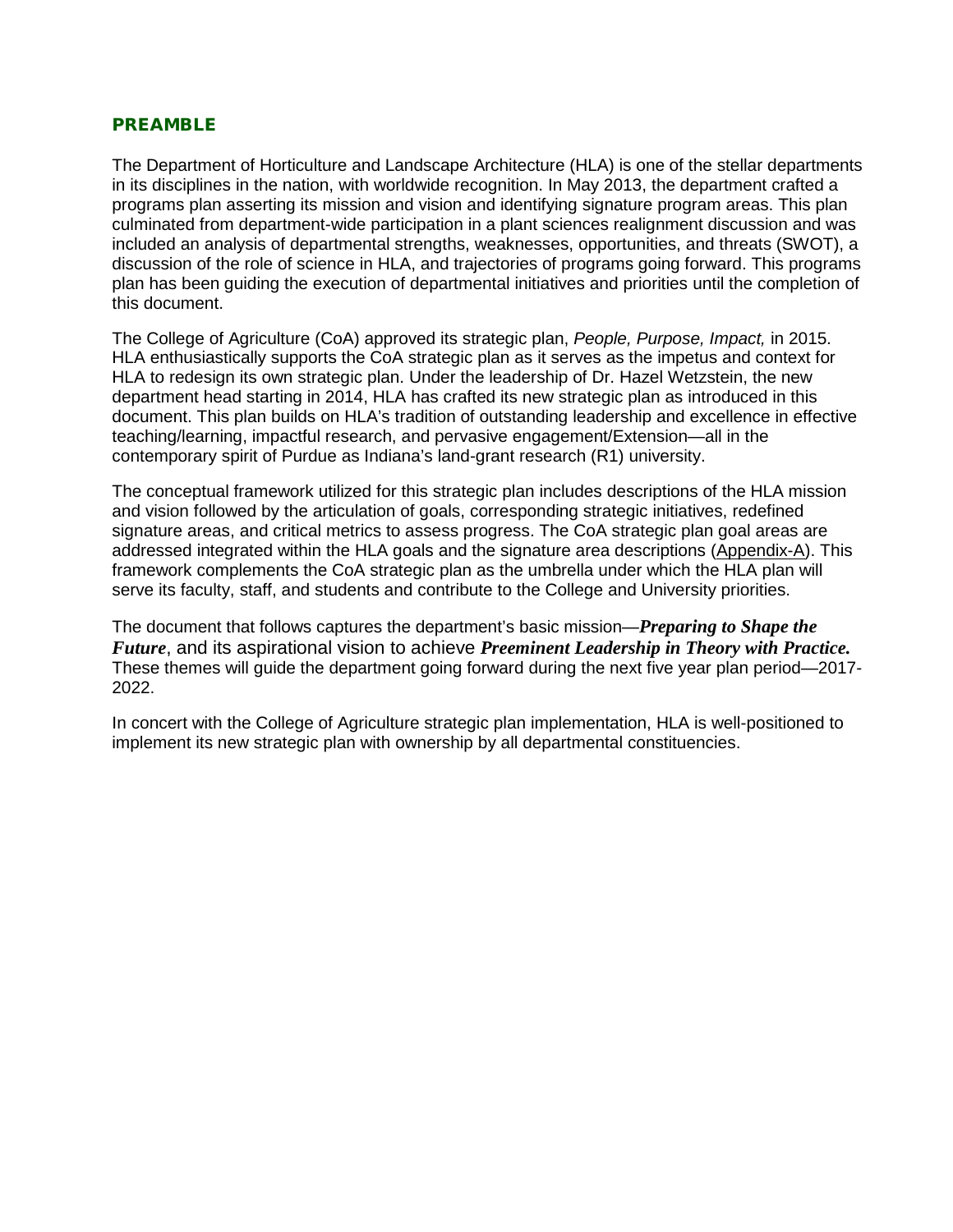#### MISSION

#### Preparing to Shape the Future

*Provide students, industry members, and the public with knowledge and skills, through innovative programs in horticulture and landscape architecture, that educate them to help shape the future.* 

#### **Key Characteristics**

- • Teaching and learning for a wide range of students to reach their full potential, industries to advance quality of life, and an informed public.
- business and industry growth for sustainable development. • Discovery, including research, scholarship, and creative activity, with innovations and inventions that continually advance knowledge and skills, enrich all educational programs, and drive
- Engagement/outreach programs that address scientific, environmental, and societal issues of mutual concern and interest.
- A collegial climate of human and intellectual diversity and inclusion, focused regionally and globally for all endeavors in learning, discovery, and engagement.

#### VISION

#### Preeminent Leadership in Theory with Practice

*Demonstrate preeminent leadership in integrative learning, discovery, and engagement that blends fundamental and translational research, with emphasis on creativity and sciences, relevant to sustainable horticulture and landscape architecture, planning, and design that promote wellbeing.* 

#### **Key Characteristics**

- Premiere educational and engagement programs enriched by state-of-the-art research-based information in the regional, national, and international arenas.
- Recognition for successful integration of discovery, learning and engagement across all academic activities.
- Highest levels of strengths that blend fundamental and translational research seamlessly integrated in HLA signature areas—*Sustainable Horticulture*, *Plant-Environmental Interactions, Controlled Environment Agriculture*, *and Landscape Systems and Design*—promoting environmental and integrative development of the built environment.
- Model educational programs emphasizing the integration of creativity, science, technology, and collaborations that prepare students to make a difference in the global workplace and quality of life.
- Keen focus on relevancy of curricula in horticulture and landscape planning and design, as integral parts of a College of Agriculture committed to serving state, regional, national, and international interests.
- A nurturing and supportive culture, with mentoring that promotes individual as well as interdisciplinary and collaborative excellence where *all* members can succeed in reaching their career goals.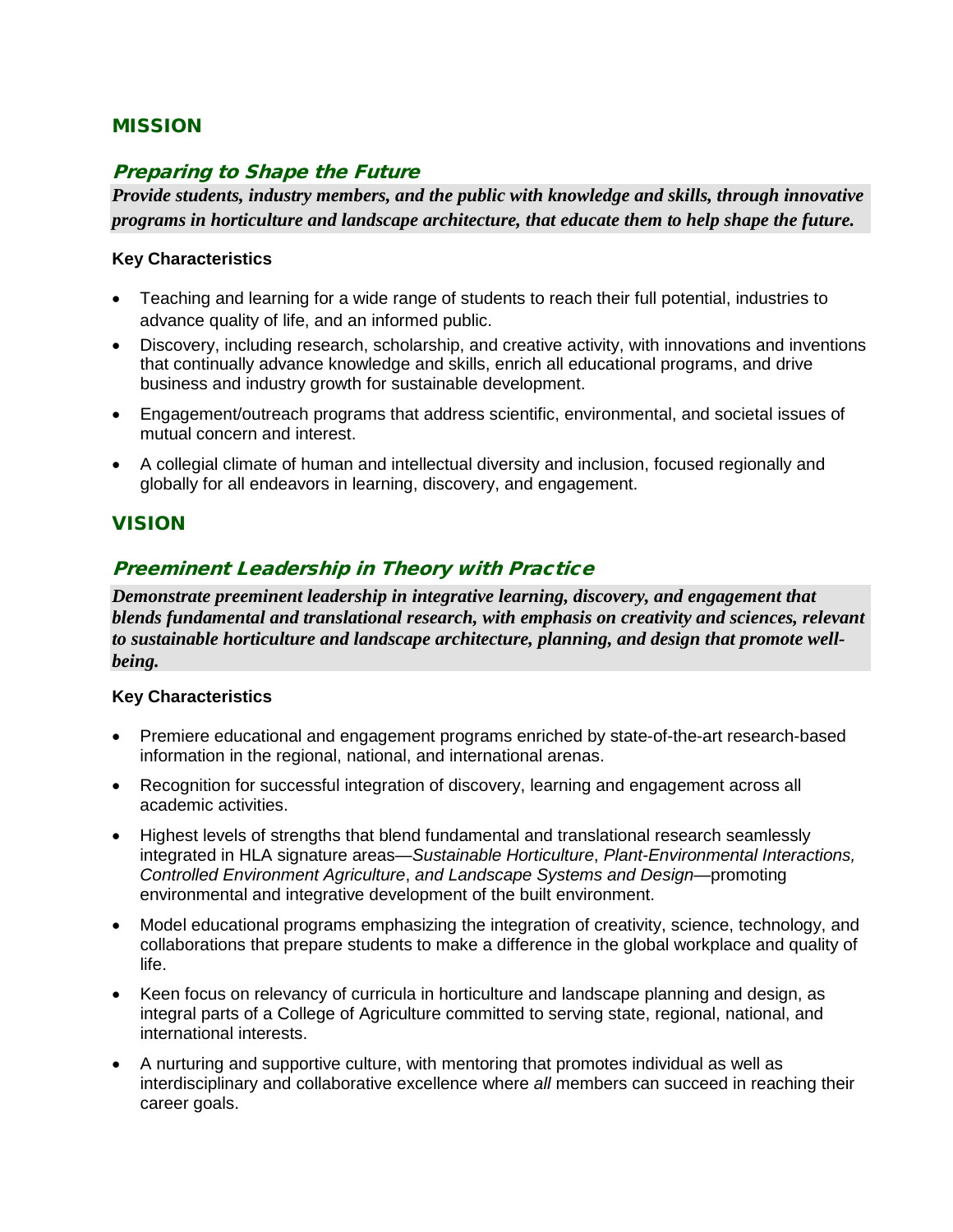#### GOALS / STRATEGIC INITIATIVES

#### Goal-1: Excel in Innovative Teaching and Learning

*Excel in teaching and learning at the undergraduate and graduate levels to prepare future leaders and practitioners who uniquely blend theory and practice in horticulture and landscape architecture, planning, and design.* 

#### **Key Characteristics**

- Up-to-date knowledge and skills in learning content synergistically integrated with discovery, encompassing research, scholarship, and creative activity, as well as engagement at state, regional, national, and international levels.
- Innovative teaching and learning methods that ensure a comprehensive breadth and depth of learning experiences for students in their respective curricula commensurate with the HLA signature areas— *Sustainable Horticulture*, *Plant-Environmental Interactions, Controlled Environment Agriculture*, *and Landscape Systems and Design*.
- • Nurturing all students at all levels to fully reach their potential with critical thinking and problem solving capacities.
- Optimizing learning delivery for on-campus as well as digital education that are appropriately developed for selected audiences.
- Dedicated student mentoring by faculty to ensure educational success and career development
- Exposing students to a wide range of experiential, extra-curricular, and co-curricular learning.

- Develop and implement innovative ideas in instructional methods in HLA signature areas, including experiential, collaborative, and digital learning, that build upon knowledge of how students learn so as to advance teaching and learning at all levels.
- Usher in world-class instructional and support facilities in accordance with expected quality of learning experiences for enhancing competitiveness with peer institutions.
- Renovate and improve design studio facilities in landscape architecture in accordance with the highest standards of excellence and program accreditation expectations.
- • Create facilities for informal interaction among faculty, staff, and students to promote sharing of knowledge and interdisciplinary/collaborative endeavors in teaching and learning.
- institutions to enhance faculty recruitment and to develop and implement a graduate program • Review curricula, courses, and programs so as to enhance competitiveness with peer in landscape planning and design/landscape architecture.
- accreditation and/or other external agency expectations for excellence in student learning. • Implement appropriate class sizes as well as student-to-faculty ratios commensurate with
- • Seek significant additional resources (e.g., from high-capacity donors, external foundations, and federal/state funding agencies for community engagement) to further intensify the learning experiences of students including intern programs that successfully connect to sustainability initiatives.
- line courses for a broad clientele. • Increase digital education with assurance of administrative and funding support to develop on-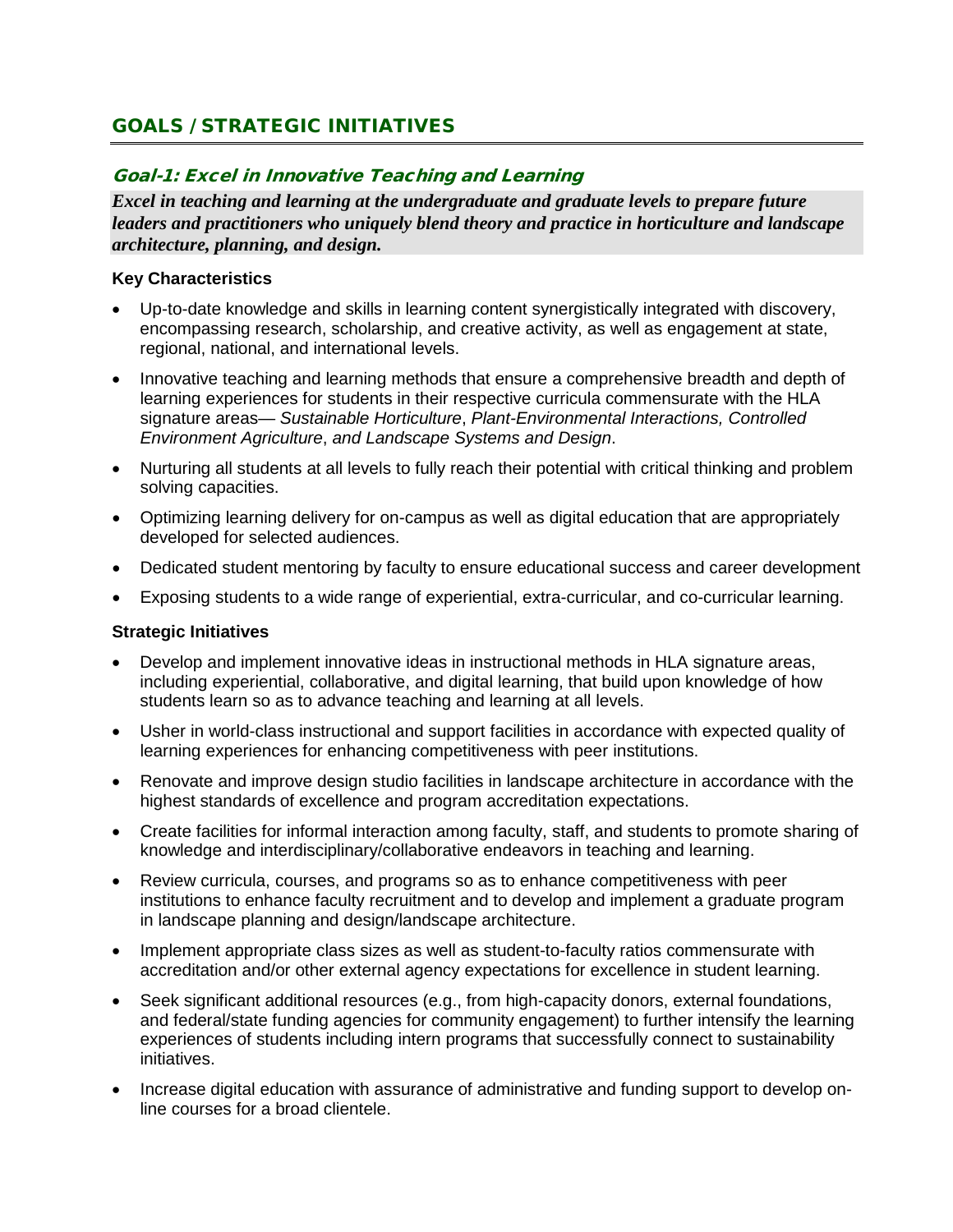#### Goal-2: Advance Frontiers of Discovery and Creative Activity

*Achieve worldwide recognition for advancing the frontiers of discovery and creative activity, with groundbreaking contributions that advance knowledge and skills internationally.* 

#### **Key Characteristics**

- the frontiers of knowledge with regional, national, and international recognition. • Defining discovery, encompassing research, scholarship, and creative activity, that advances
- Enhancement of preeminent research in signature areas—*Sustainable Horticulture*, *Plant-Environmental Interactions, Controlled Environment Agriculture*, *and Landscape Systems and Design*—to achieve and sustain regional, national, and international leadership.
- Discovery that actively informs and integrates with undergraduate and graduate learning and drives engagement at regional, national, and international levels.
- Interdisciplinary research with collaborative approaches that address challenging frontiers.
- Significant external grant awards for premiere, long-term research endeavors.
- Visionary creative activities that draw national and international attention, interest, and recognition.

- Enhance and sustain substantive research expertise in HLA signature areas signified by recognized high-impact scholarship, and creative activities.
- Pursue significant levels of external research funds to sustain and enhance discovery/research in signature areas, including interdisciplinary research grants, complementing and leveraging the deployment of internal resources.
- Recruit and retain talented faculty engaged in leading-edge fundamental and translational research to complement and enhance current strengths in signature areas.
- • Acquire external grants to fund major research instrumentation for shared use—with attention to genetic and molecular analysis of secondary metabolism, epigenetics, and quantification of responses of gene regulatory networks during plant adaptation to the environment.
- Encourage and advance translational discovery/research and creative activity expanding applied science and technology commercialization activities of faculty, specialists, and students.
- *Landscape Systems and Design*, through internal resources as well as external grant • Renovate and improve signature area research facilities, particularly focusing on *Sustainable Horticulture*, *Plant-Environmental Interactions, Controlled Environment Agriculture*, *and*  opportunities.
- staff, and facilities resources, with the intention of introducing a graduate program in landscape • Implement a research program in landscape planning and design with concomitant faculty, architecture.
- Develop faculty, staff, and student interaction space/facilities that promote sharing of knowledge and interdisciplinary/collaborative endeavors in discovery and creative activity.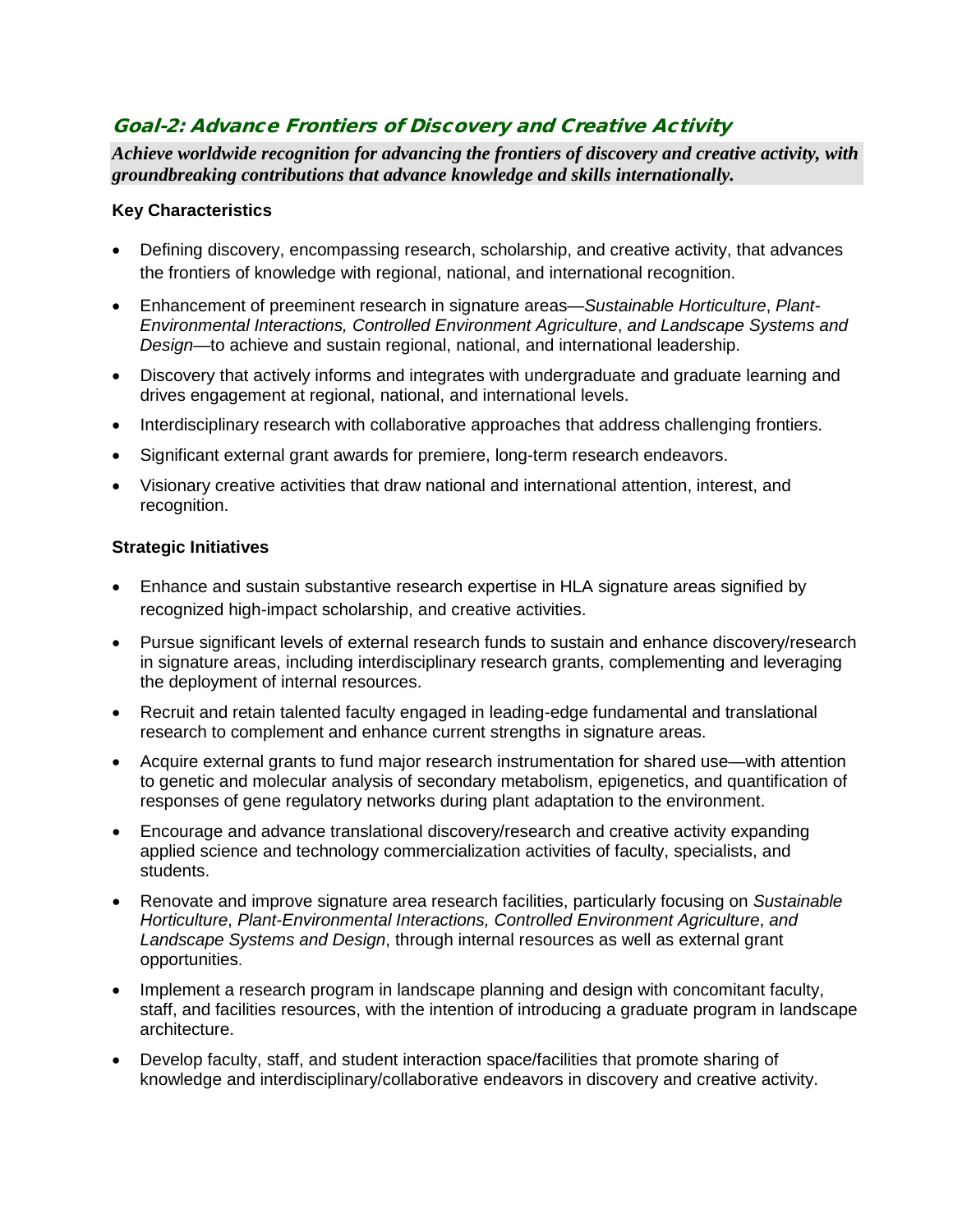#### Goal-3: Improve Society through Effective Engagement

*Demonstrate excellence in university engagement serving academic, industry, community partners, as well as society at the state, regional, national, and international levels.* 

#### **Key Characteristics**

- Demonstrated leadership in the creation of innovative and effective delivery of timely, highquality research-based Extension programs and products, in keeping with land-grant university expectations, drawing state, regional, national, and international attention, interest, and recognition.
- Contribution to the public good through effective communication and dialogue with stakeholders that drive the foci of applied research and educational programs on priority issues.
- Mutually beneficial partnerships with industry, public, and community groups to facilitate leadership and problem-solving.
- Targeted dissemination of critical science-based information to inform public policy development.
- Synergistic integration of teaching/learning with discovery/research for scholarship of engagement that leads to informed decisions and improved quality of life.
- • Promotion of departmental achievements at state, regional, national, and international levels with the intention of advancing alumni relations and private fund raising efforts.

- Implement new technologies to enhance effective delivery of Extension/engagement programs.
- Develop and leverage resources to increase programmatic funding, including Extension assistantships.
- Enhance scholarship of engagement, along with programs and products, based on research areas and their impact on society, with the intent to increase regional, national, and international recognition of engagement activities.
- Promote involvement of HLA graduate students in Extension programs at the discipline, department and college levels.
- Enhance academic synergies, emphasizing close connections among learning, discovery, and engagement, as a hallmark of engagement programs.
- • Develop informal interaction space/facilities for faculty, staff, and students to promote sharing of knowledge and interdisciplinary/collaborative endeavors in Extension/engagement initiatives.
- • Establish a departmental advisory committee of key stakeholders to interact and assist with continuing development of departmental programs.
- Enhance alumni engagement, and fundraising activities to promote departmental achievements and programmatic connectivity of alumni with faculty, staff, and students.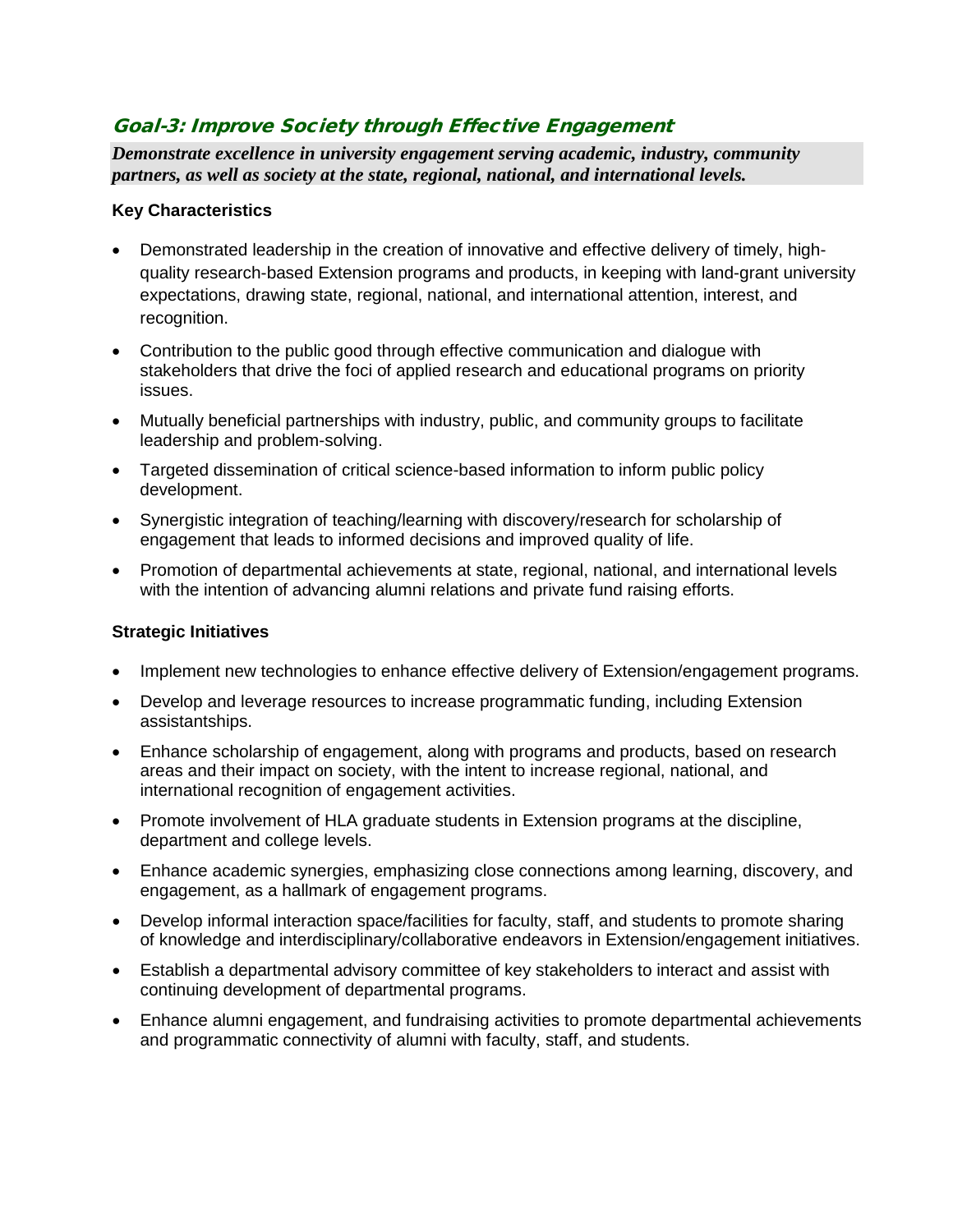#### Goal-4: Promote an Ethical Culture of Unity in Diversity

*Promote a culture of human and intellectual diversity and inclusion demonstrating collegial unity, mutual respect, and support for all members' success.* 

#### **Key Characteristics**

- Highest standards of ethical and moral standards, defining the core human values embraced by all members in all endeavors.
- • A collective body of faculty, staff, and students marked by human and intellectual diversity that enriches learning, discovery, and engagement.
- Recognition of people as the lifeblood of the department who work in a productive climate that celebrates the contributions made by each member.
- Pervasive collegiality, trust, and trustworthiness among all members of the department demonstrating mutual respect, support, and open communication.
- An intellectual environment that values and engages the academic and professional roles of all members and how their multiple points of view create a rich educational setting defined by academic freedom.
- reach their highest potential through the quest for exceptional individual and collective • Constructive leadership that motivates, nurtures, and facilitates the success of all members to achievements.

- Demonstrate uncompromised integrity in all endeavors, and fairness in all decisions involving faculty, staff, and students.
- Actively pursue human and intellectual diversity in faculty, staff, and student recruitment and retention.
- Develop mentoring programs designed to facilitate success for all members of the department.
- Enhance internal communications to promote the sharing of learning, discovery, and engagement initiatives, as well as interdisciplinary and collaborative endeavors, supported by physical facilities that catalyze interactions among faculty, staff, and students.
- Ensure diversity and inclusion in departmental initiatives, including internal and external representation.
- Promote open dialogue, and engage diverse and inclusive participation in developing and implementing policies and procedures.
- • Facilitate and incentivize the quest for excellence by all members and acknowledge their achievements with awards, rewards, and other forms of recognition.
- Ensure provision of appropriate facilities commensurate with a diverse and inclusive faculty, staff, and student community (e.g., ADA compliance, gender-accommodative facilities).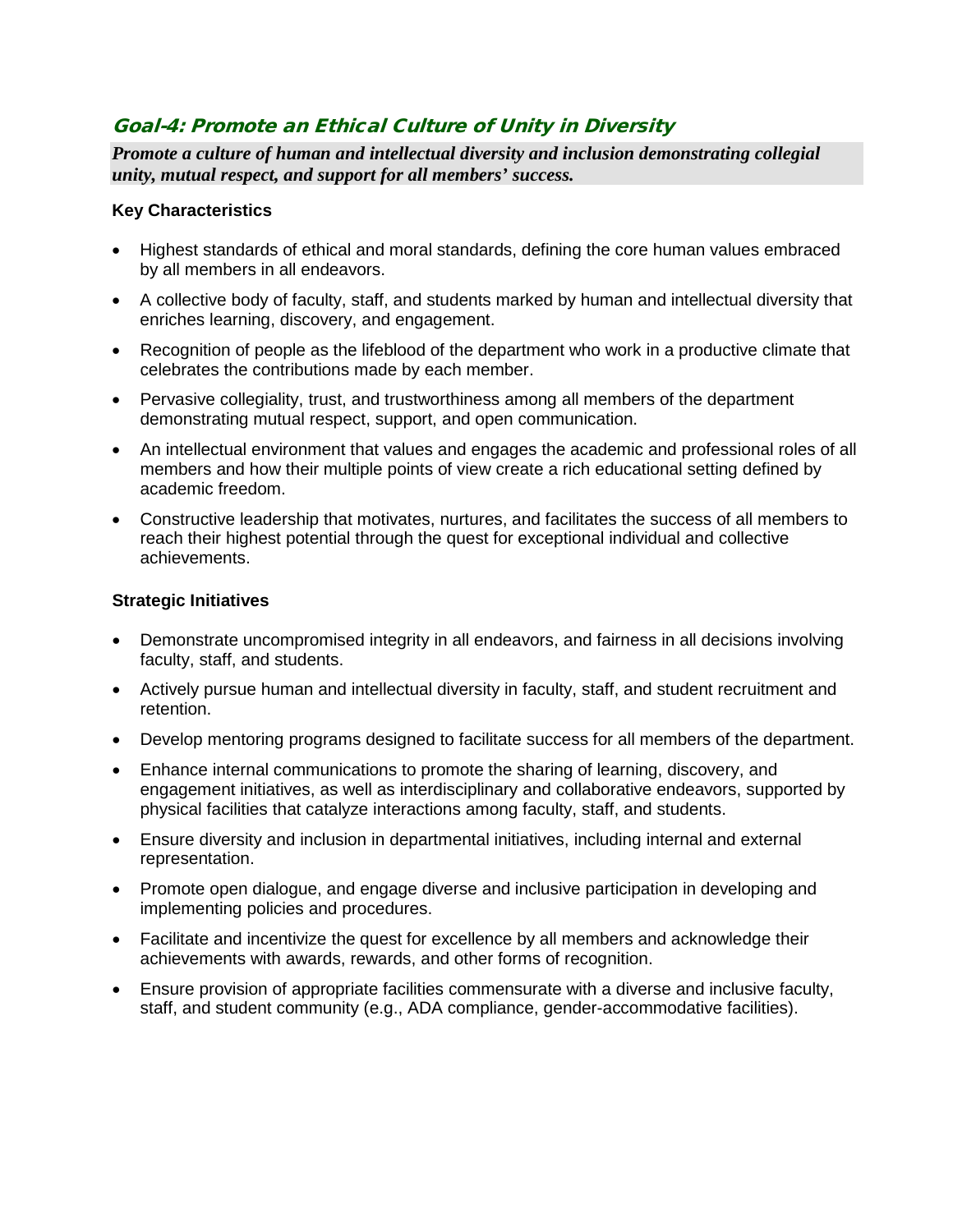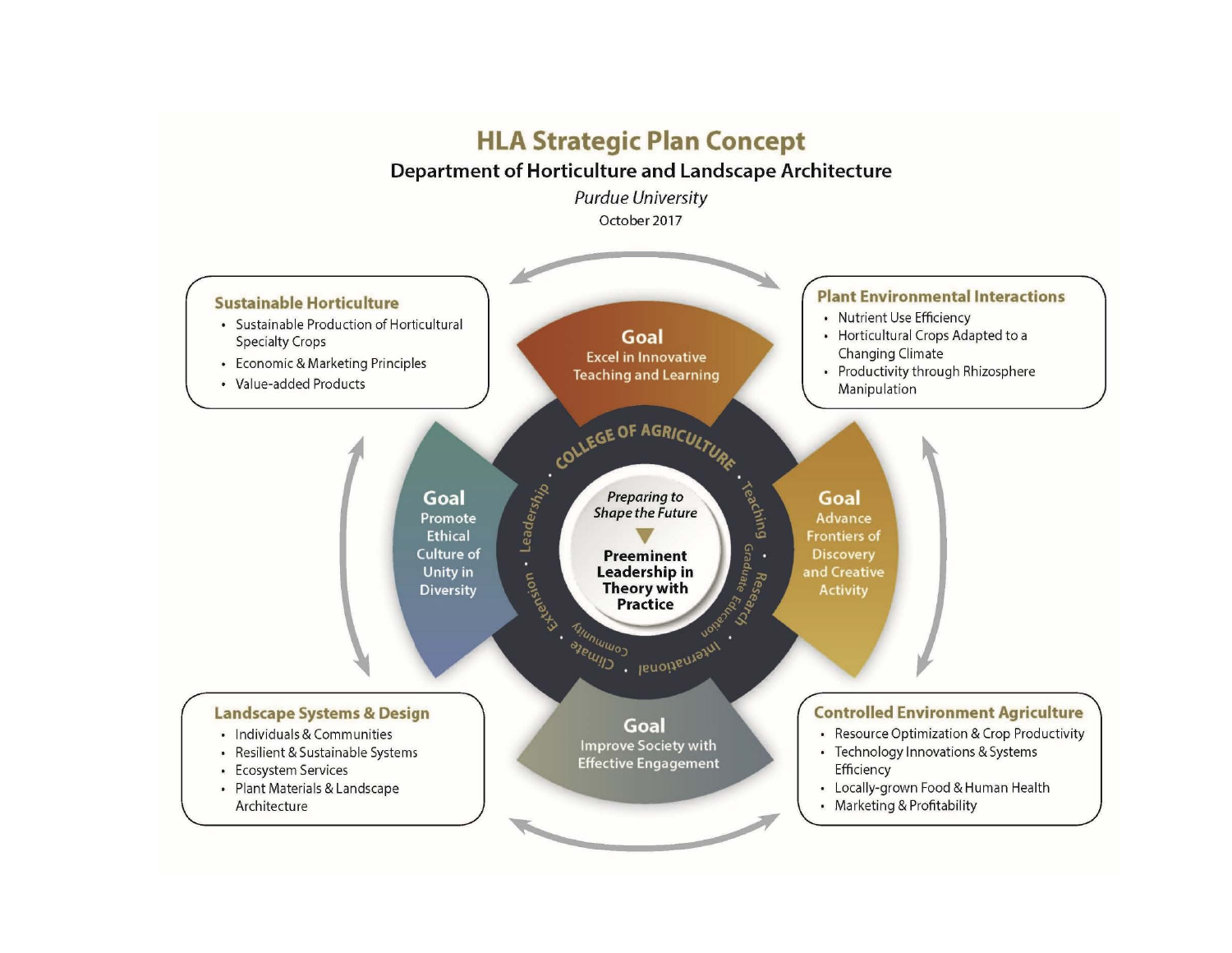#### **METRICS**

 The overarching metrics to measure progress associated with each of the four goals are plan and include specific metrics for the goals and initiatives of the HLA strategic plan. summarized below. These metrics are consistent with those of the College of Agriculture strategic

#### **Overarching Metrics (pertaining to all goals)**

- National/Global Program Rankings
- Enhancement of Signature Areas (descriptive, development)
- Faculty, Staff, Student Awards and Leadership Positions (#, %)
- Private Fund Development-Support for Students, Faculty, Staff, Instrumentation, and Facilities (\$\$)

#### **Metrics for Goal-1:** *Excel in Innovative Teaching and Learning*

- Undergraduate/Transfer/Graduate Enrollments (#, demography, trend)
- Undergraduate Class size and Student-to-Faculty Ratios (mean, program specific, trend)
- One- and Two-year Undergraduate Retention Rates (%, trend)
- • Students Engaged in Experiential, Collaborative, Digital, International/Study-Abroad, and Professional/Cooperative Learning Experiences (#, %, trend, by category)
- Four-, Five-, and Six-year Undergraduate Graduation Rates (Five-year rate for LA, %, trend)
- Undergraduate Career and Advanced Studies Placement (#, %, trend)
- Graduate Student Time to Degree (mean, trend)
- Innovative State-of-the-Art Teaching and Learning, Facilities and Equipment (exemplars, trend)
- Programmatic Synergies with Goal-2 and Goal-3 (descriptive, exemplars)

#### **Metrics for Goal-2:** *Advance Frontiers of Discovery and Creative Activity*

- Faculty Recruitment, Retention, Development, Promotion (#, demography, by 'signature' areas)
- State-of-the-Art Discovery/Research/Creative Activity Facilities and Equipment (exemplars, trend)
- Total Research Awards/Expenditures (\$\$, trends)
- Number of Interdisciplinary Grant Proposals Submitted/Awarded (#, \$\$, trend)
- Peer-Reviewed Publications (# total, # high impact journals, # per faculty, trend)
- Commercialization Metrics (Discoveries #, Patent Applications/granted #, Startups #, etc.)
- Programmatic Synergies with Goal-1 and Goal-3 (descriptive, exemplars)

#### **Metrics for Goal-3:** *Improve Society through Effective Engagement*

- New Technologies Implemented (descriptive, impact)
- • Extension Grant Awards/Expenditures, Sponsored Research with Extension Component (\$\$, trend)
- Delivery of Programs (# and types of programs, # participants, trends)
- Scholarship of Engagement/Peer-Reviewed Publications (# total, # per faculty/specialist, trend)
- Graduate Student Exposure to Extension (#, %, trend)
- Alumni Engagement (# programs, # alumni engaged, # interacting with students and faculty)
- Programmatic Synergies with Goal-1 and Goal-2 (descriptive, exemplars)

#### **Metrics for Goal-4:** *Promote an Ethical Culture of Unity in Diversity*

- Faculty, Staff, and Student Attitudes on HLA Climate (periodic surveys, in conjunction with CoA)
- Representation of Women, Minority, and URM, Faculty, Staff, and Students (#, %, by category)
- • Recruitment, Retention, Promotion of Women, Minority, and URM Faculty and Staff (#, %, by category)
- Facilities Commensurate with a Diverse and Inclusive Community (#, descriptive)
- • Internal and External Representation of HLA department by Women, Minority, URM (#, %, trend)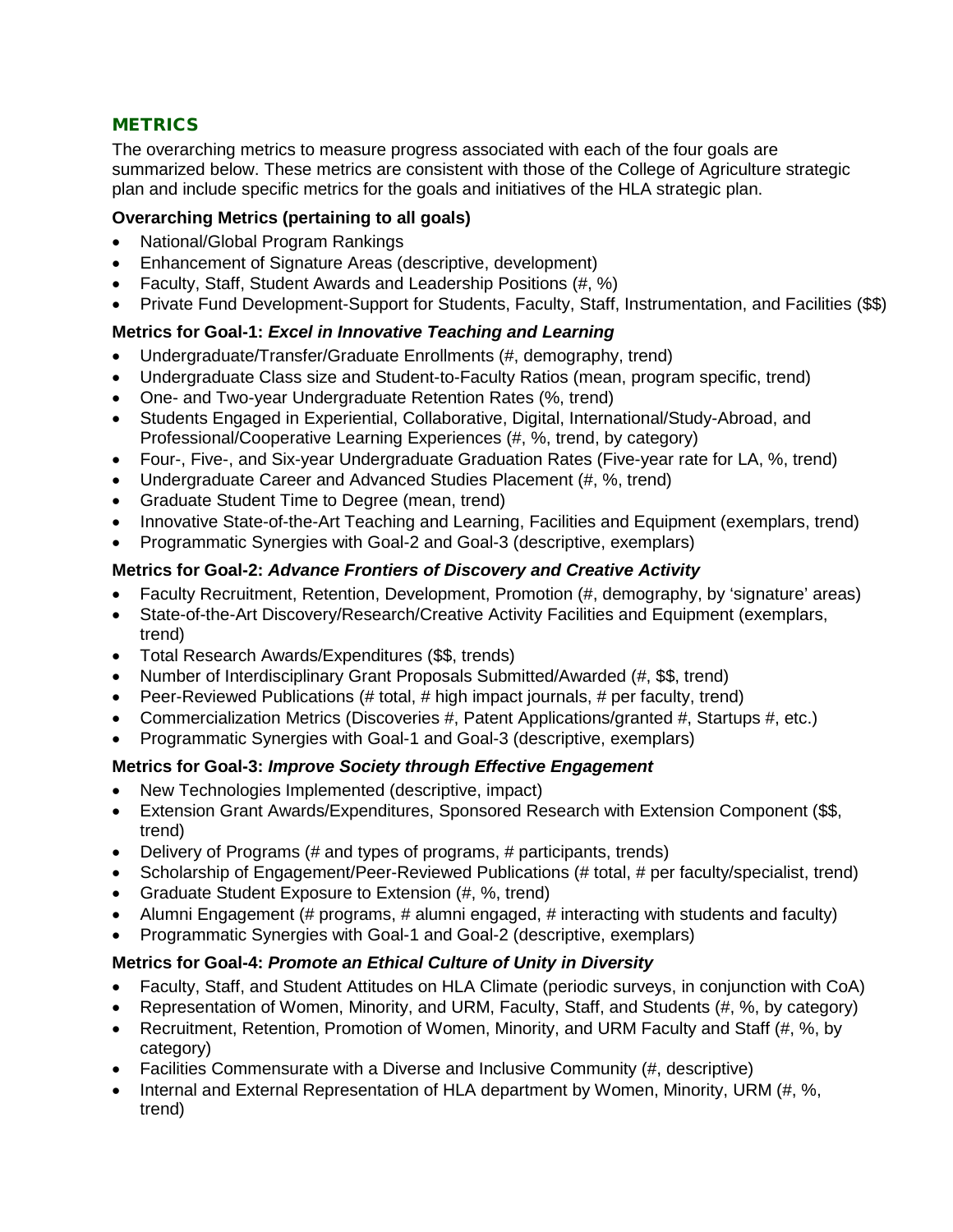#### KEY PRIORITIES

expectations of these priorities. At the big picture level the most impactful priorities will include: The key priorities will correspond with the strategic initiatives and the signature areas—*Sustainable Horticulture*, *Plant-Environmental Interactions, Controlled Environment Agriculture*, *and Landscape Systems and Design*—that are embedded in this strategic plan. HLA will articulate the specific

- Enhancing coordination/collaboration, and identifying/capturing synergies among discovery/research, teaching/earning, and engagement/outreach/Extension programs to further develop preeminence in the defined signature areas.
- Building robust student enrollments (undergraduate and graduate).
- Ensuring timely graduation rates for undergraduates, and time to degree for graduate students.
- Substantially increasing externally funded research.
- Enhancing scholarship, and creative activity.
- Providing state-of-the-art equipment/technology, instrumentation, and physical/space facilities.
- Increasing funding resources (general fund, grants and contracts, private philanthropic funds.)
- Ensuring a constructive collegial climate in support of diversity and inclusion.

#### IMPLEMENTATION

 planning will clarify responsibility centers—leadership, stakeholder (faculty, staff, students, alumni, The implementation of this strategic plan will commence upon its finalization by HLA and acceptance by the College. College/HLA administration will drive implementation processes with the participation of faculty, staff, students, and other stakeholders, as appropriate. Implementation plans for specific strategic initiatives will be developed through annual action planning. This action others) task forces and committee structures—along with a timeline for desired outcomes.

 based on the strategic plan priorities. A key aspect of strategic plan implementation is the annual including course corrections and/or realignment of timelines, if any, for the strategic initiatives. During the fifth year of the strategic plan period, a comprehensive assessment will be conducted to The development of the annual budgets of HLA will be synchronized with the annual action plans assessment of progress on strategic priorities/initiatives. This assessment will be conducted to gauge progress based on the metrics identified in this plan relative to the five-year time-line. Based on this annual progress assessment, the annual action plans will be adjusted as necessary measure the cumulative progress during the plan period. This process sets the stage for HLA to renew and/or recast its next five-year strategic plan.

 This strategic plan charts the course for HLA for five years going forward (2017—2022). It is a ownership of this plan is intrinsic to its success. As HLA now embarks on the implementation of this plan, it does so with enthusiasm and full support of its faculty. visionary plan that HLA will implement to achieve its aspiration—*Preeminent Leadership in Theory with Practice*. The plan has been developed with the participation of all faculty at every step. Faculty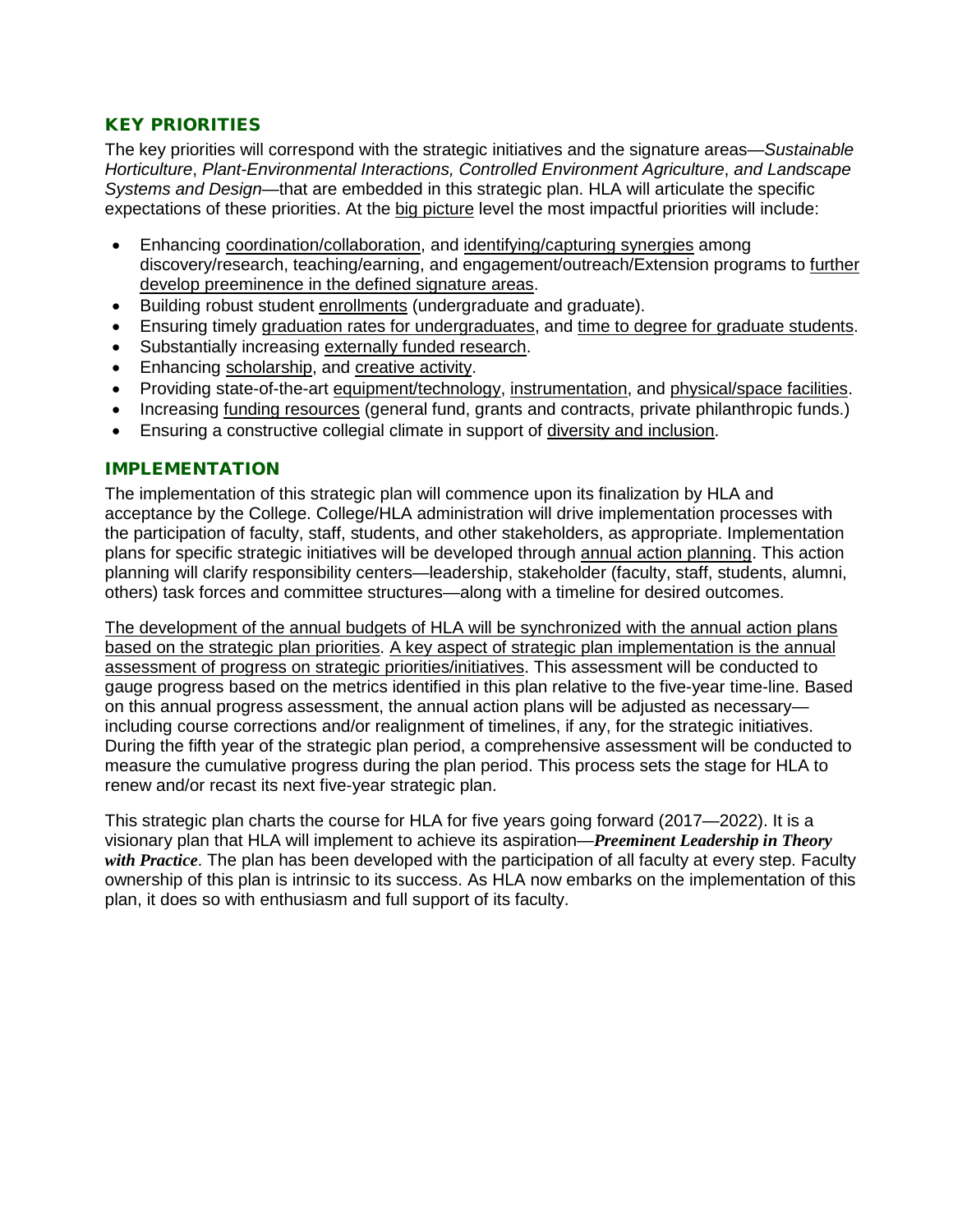#### **Controlled Environment Agriculture Signature Area Purdue University Horticulture and Landscape Architecture**

 embraced CEA as one of its signature areas for research, extension, and teaching as we move Controlled-Environment Agriculture (CEA) is a contributing approach to feeding 9+ billion people on Earth by 2050. The Purdue Horticulture and Landscape Architecture (HLA) Department has toward the end of the second decade of the 21<sup>st</sup> century.

 and atmosphere. The environmental-control capabilities range from relatively low-tech high tunnels shipping containers, and high-tech indoor vertical farms. The CEA umbrella includes all such crop- growth platforms. Purdue HLA faculty and staff members address needs that will help realize a CEA involves protected cultivation of high-value specialty crops with differing degrees of control over the required environmental factors of plant growth i.e., light, temperature, water, nutrients, that permit cropping-season advancement/extension to semi-controlled greenhouses to enclosed facilities with control of the plant-growth environment including repurposed warehouses, converted productive, profitable, and sustainable CEA industry.

 increases (crops grow and mature faster), and yield per cycle tends to increase as well, thereby valuable for specialty crops, which have high economic value on a per-plant basis. This is important since the cost of growing CEA crops tends to be significantly higher than for field crops. As the degree of CEA environmental control increases, the number of cropping cycles per year greatly multiplying crop productivity as compared to open-field agriculture. CEA is particularly Major drivers for CEA include consumer desire for locally grown, fresh, healthy produce, with cropping-season extension at the least, and year-round production possible with sufficient inputs. CEA also has appeal given the looming prospect of climate change that potentially threatens capability for reliable outdoor crop production.

 Despite many appealing productivity advantages for CEA, it is a young field of study, with many from readily available renewable sources that not only offset utility costs but also serve as a source unknown crop by growth-environment combinations needing to be tested and optimized for resource-use efficiency and resulting crop outcomes. As control of the growth environment increases, so do unknown interactions that need to be addressed by systematic research on optimized cultivation of specialty crops. For all platforms of CEA, crop and cultivar selection are needed, cultural practices need refinement as well as optimization of light, temperature, and atmosphere, and soilless-culture approaches to conserve nutrients and water. Closing loops on wastes and water is addressed by research on organic crop production, aquaponics, hydroponics, and innovations for indefinite resource recycling. Application of engineering innovations is sought for efficient delivery of sole-source or supplemental lighting from energy-efficient light sources, as well as for automated sensing and switching/dimming of light in response to crop health status or stage of development. For indoor agriculture, including vertical farming, energy sources are sought of photosynthetic  $CO<sub>2</sub>$  and reduce the carbon footprint of CEA. By optimizing crop productivity, minimizing cultural, environmental, and energy inputs, and selecting crops appropriate for controlled environments, Purdue research and extension programs will enable all platforms of the CEA industry to be profitable to growers and CEA produce to be desirable to and affordable by consumers.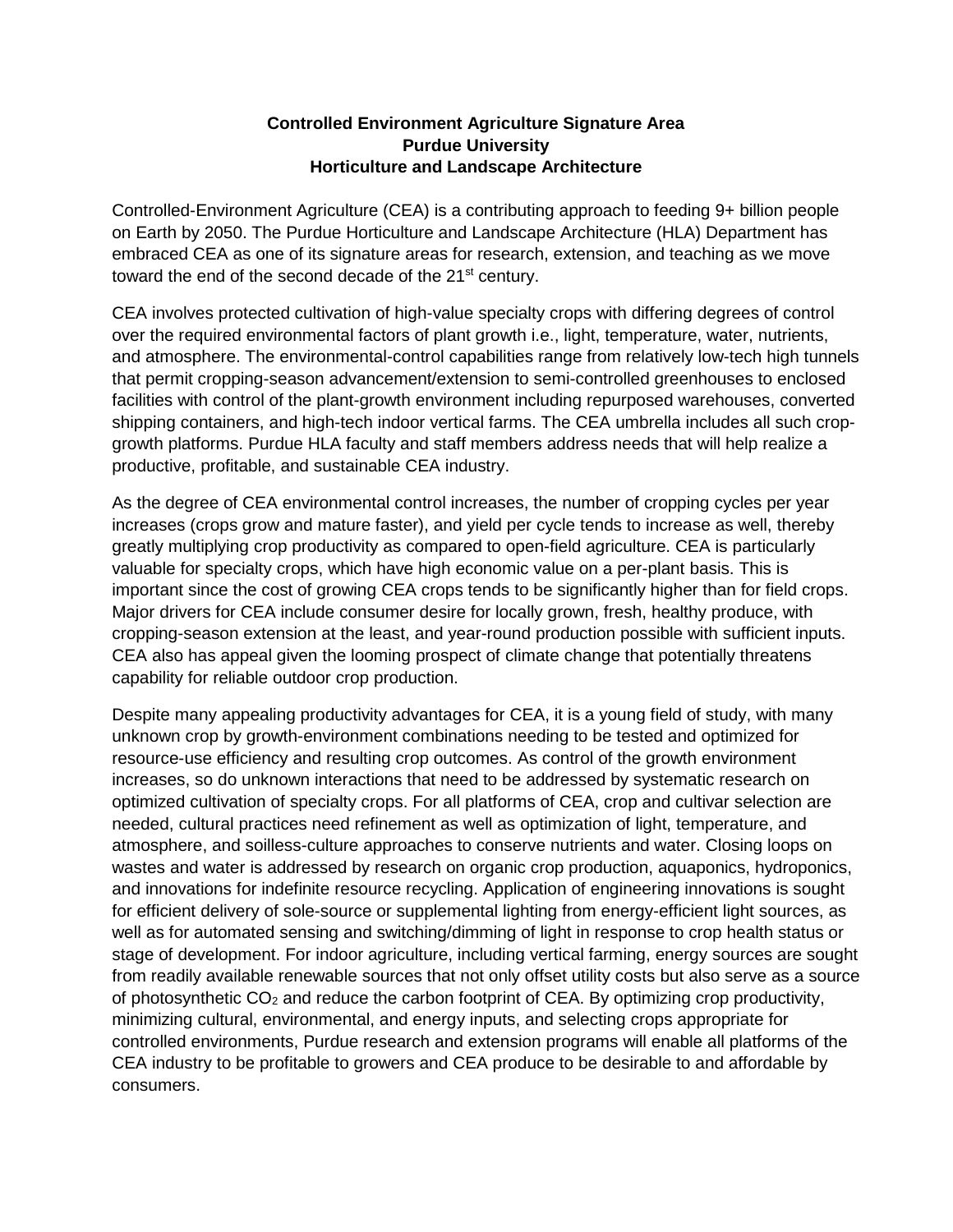There are four key emphasis areas of the CEA signature area. Every emphasis area overlaps with other signature areas of the HLA Department, and considerable potential exists for crossover and collaboration outside of HLA.

#### **Resource Optimization & Crop Productivity**

 Data are lacking regarding best cropping outcomes for minimal resource inputs for protected cultivation of specialty crops, so research, extension, and teaching programs related to CEA are early in their development industry. The HLA CEA program addresses issues of ornamental as well as edible species. Purdue applied research and extension programs seek to help the young CEA industry become not only profitable but also sustainable, while HLA teaching programs are helping to generate the next generation of professionals who will help lead the future CEA industry.

#### **Technology Innovations & Systems Efficiency**

 production more efficient in terms of resource utilization and crop yield. Purdue HLA faculty CEA is a technology-intensive industry, and much of the promise of productivity, profitability, and sustainability depends upon the development of new technology that will make protected crop members are developing and testing innovative technologies designed to minimize inputs and optimize outputs.

#### **Locally Grown Food & Human Health**

 Consumer demand for year-round fresh, locally grown produce year is a strong driver for CEA. environment crop production has potential to improve product quality in addition to freshness for human-health applications. As such, there is potential to design environments that affect plant This saves on transportation costs from distant outdoor production areas, but presents challenges for CEA in northern regions to reduce energy requirements for crop production. Controlledmetabolic pathways to improve human health benefits from specialty crops.

#### **Marketing & Profitability**

A strong economics and marketing research, extension, and teaching program is needed to make the CEA start-up industry become fiscally sound and well managed within a reasonable breakeven time. Many issues of business and marketing are just as important as technical areas of controlled-environment crop production. Purdue HLA is well staffed to provide business as well as horticultural and technical support to the CEA industry.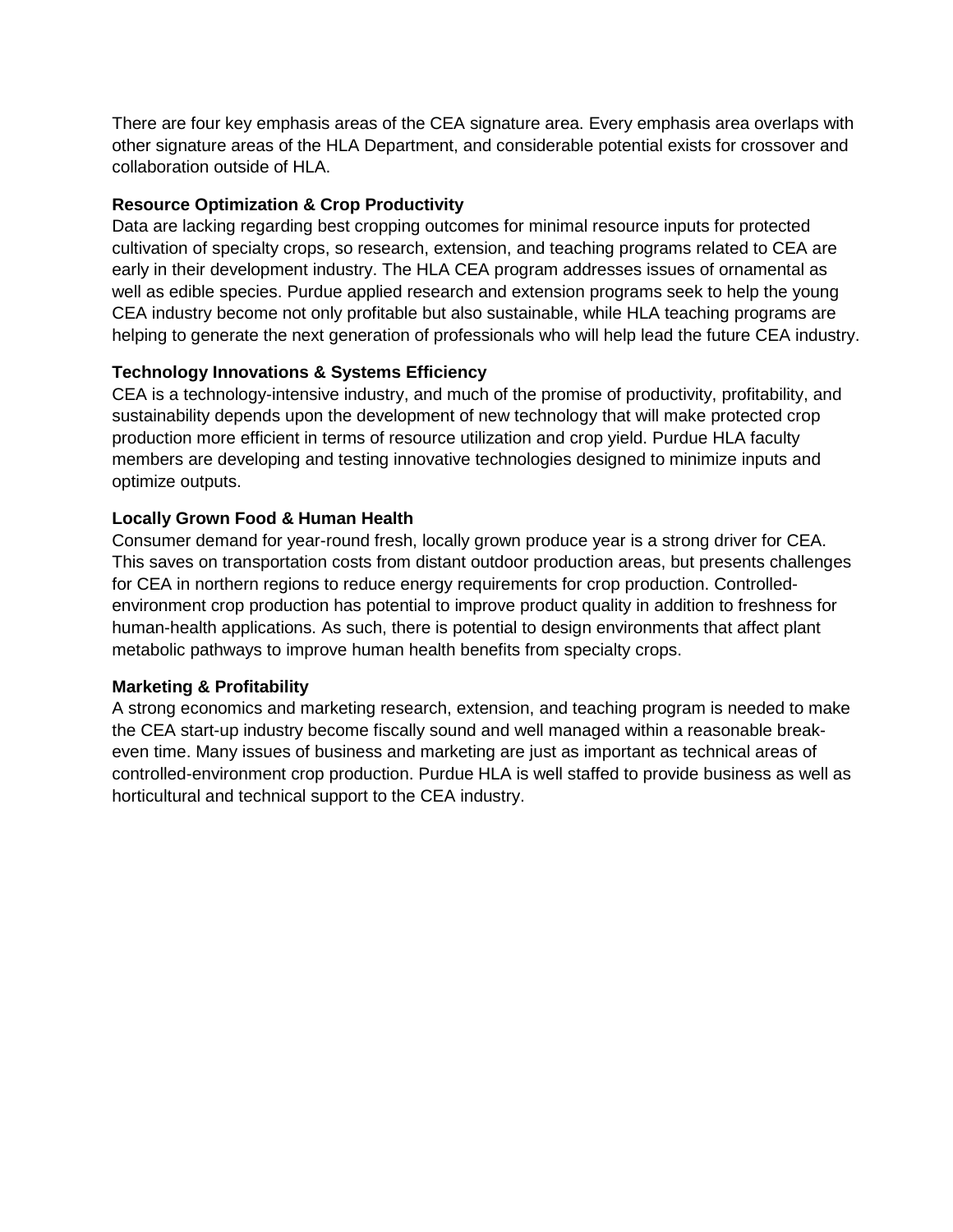#### **Landscape Systems and Design Signature Area Purdue University Horticulture and Landscape Architecture**

 The Landscape Systems and Design (LSD) signature area arranges and manages land for the needs of public and private practice. Faculty and staff members support practitioners through function, sustainability, and beauty, vital for human health and well-being now and in the future. The signature area focuses on professional practice, management, and service in turf, design, and landscape industries. This team of faculty and staff generate industry leaders at both the graduate and undergraduate level by providing innovative education and research opportunities that support creative engagement programs that provide solutions and meet their continuing education needs. Our diverse blend of management, planning, functional systems creation and management, and aesthetic thinking strengthens and drives landscape services at both local and international levels.

 The nationally ranked landscape architecture professional degree program is further reinforced for Purdue students and Indiana state extension officers. LSD signature area faculty members work together to provide a substantial mix of traditional classroom courses, community service with active turf research at the W.H. Daniel Turfgrass Research and Diagnostic Center, innovative campus teaching gardens, and numerous experiential hands-on labs providing field experiences work, and specialized distance education which is focused locally and also impacts national and international audiences.

 semester long internships. Through these connections and experiences, Purdue HLA graduates A distinctive feature of this signature area is the student co-op and internship programs. Students study in professional offices nationally and internationally for a year prior to their senior year. Students in other Horticulture and Landscape Architecture (HLA) majors are placed in summer and have consistently enjoyed a high employment rate.

There are four key emphasis areas of the LSD signature area. Every emphasis area overlaps with other signature areas of the HLA Department, and considerable potential exists for crossover and collaboration outside of HLA.

#### **Impacting Individuals and Communities**

 leadership skills. These projects achieve the learning objective of a course as well as meet the Faculty under the LSD umbrella are well situated to provide a mix of traditional classroom coursework and community engagement through service-learning courses, along with effective engagement efforts. Real world experience/experiential learning challenges with community partners provide students opportunities to learn in team environments and build and strengthen needs of local ecosystems and communities. Scholarship and learning in this form connect students to socially conscious, process driven projects that enhance real people's lives.

 to serve our students and community. The ability to offer a more in-depth study in LA plays a key To capitalize and strengthen the LSD signature area, administration and the Landscape Architecture (LA) faculty are in the planning stages of developing a graduate degree program in LA role in advancing the program. The entire LSD team will be instrumental in shaping the education of future leaders in environmental–focused professions.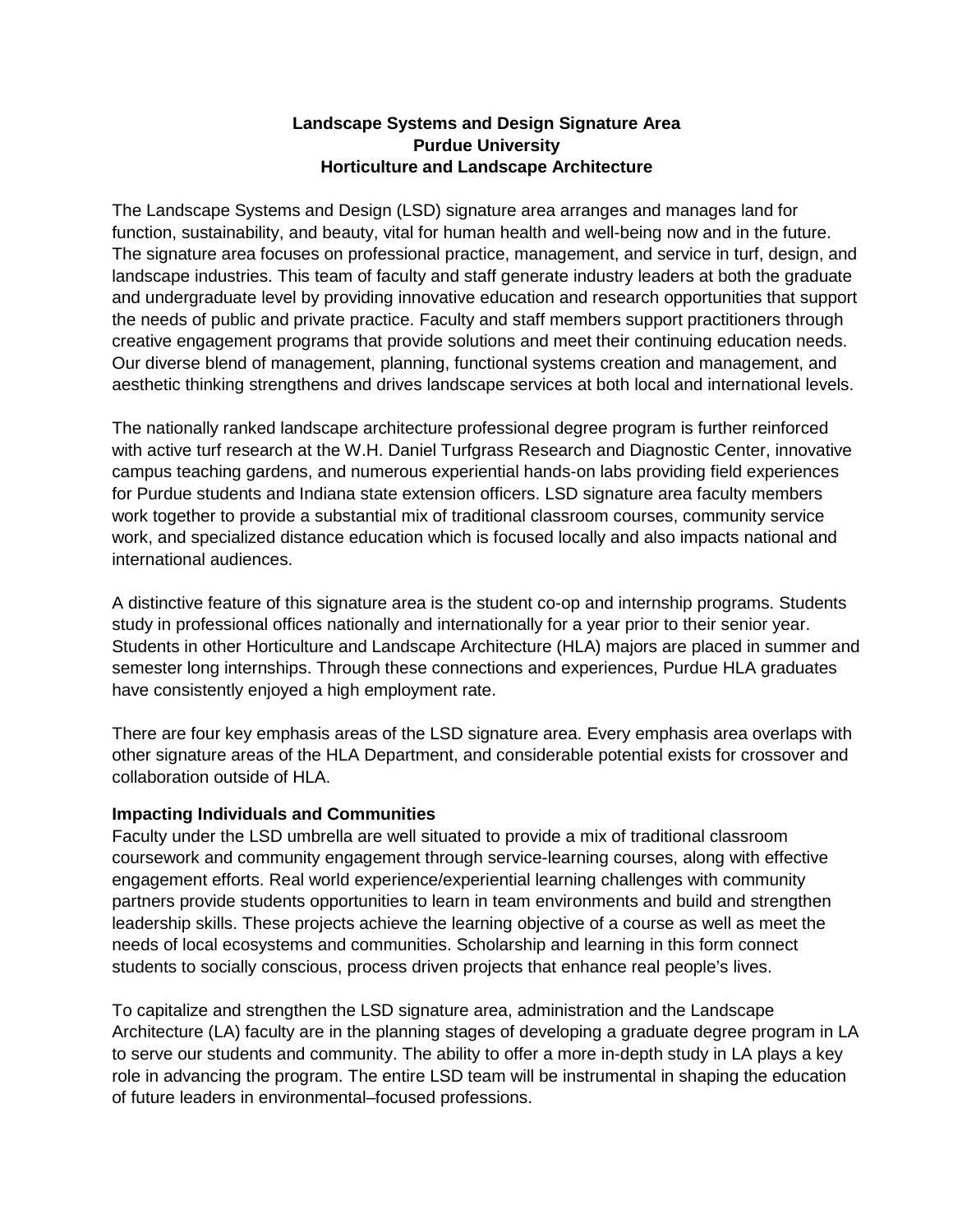#### **Building Resilient and Sustainable Systems**

 Resilient and sustainable horticultural cropping systems can recover from stress and are maintained in a manner that allows for continual reuse. Similarly, resilient and sustainable design using predictive models that forecast future practices and patterns. allows spaces to adapt to changing conditions and be transformed to meet future community needs. These efforts involve research and analysis of historic and current economies and systems,

#### **Enhancing Ecosystem Services**

 Ecosystems services form the core of human survival, working towards a sustainable future. each link in the chain and how choices profoundly influence the environment. This focus is evident management practices. Purdue's LSD team is committed to supporting, provisioning, and disseminating information about these ecosystems. Through effective research and education in design, installation, and management of spaces the LSD team is highlighting and enhancing the health of local and regional ecosystems. Faculty members present contemporary issues in their courses, such as how to incorporate native and other horticulture plants into a design to enhance environmental health and faculty discuss environmental processes and natural systems, highlighting the importance of in the research being done on management practices that influence soil health in turf and urban environments. The LSD team's focus on natural and human ecologies positions them to widely disseminate sustainable environmental health and quality information and improve current

#### **Integrating Plant Materials and Landscape Architecture**

 Located within a diverse department of Horticulture and Landscape Architecture, the LSD provided by design students in horticulture courses. Leveraging faculty expertise in areas of signature area benefits from opportunities to collaborate in education, research, and extension. For example, integrating turf science into the study of herbaceous and woody plants provides a broader understanding of plant communities and environmental dynamics into landscape architecture coursework, along with a reciprocal use and maintenance approach to plant materials parallel undergraduate plans of study and discovery grounded in novel research generates graduates who will excel in an increasingly multi-disciplinary market.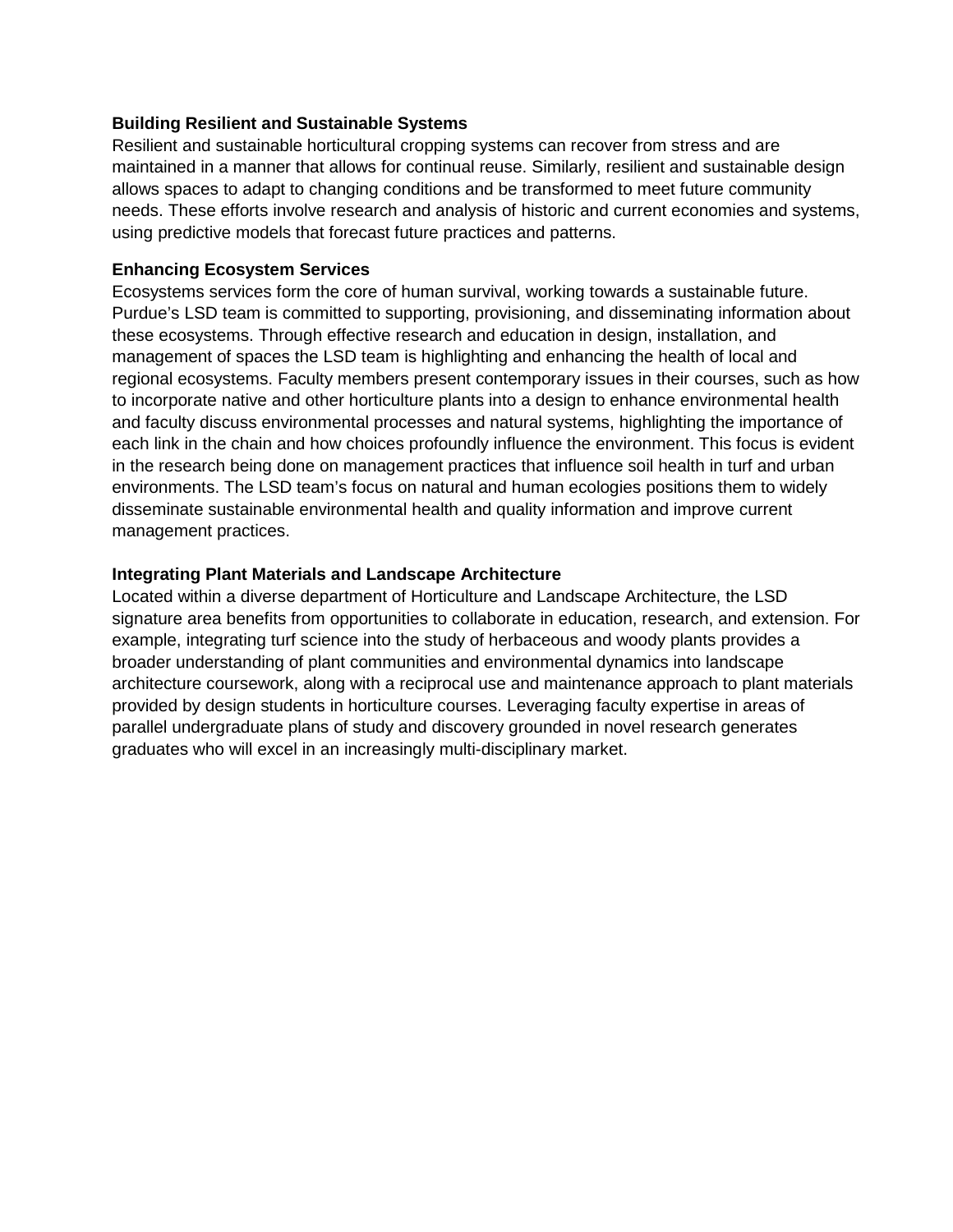#### **Plant-Environmental Interactions Signature Area Purdue University Horticulture and Landscape Architecture**

 engagement to develop and encourage adoption of more resilient horticultural crops needed to study of PEI involves understanding the genetic, epigenetic, biochemical, cellular, and (HLA) aims to become a world leader in this field through the synergistic activities of its faculty, The Plant-Environmental Interactions (PEI) signature area facilitates research, teaching, and mitigate the effects of a changing climate and increased pressure from pests and pathogens. The developmental mechanisms plants use to mediate interactions with other organisms and to respond to abiotic stresses in their environment. Purdue Horticulture and Landscape Architecture staff, and students. The knowledge from the discoveries made in the PEI signature area can then be translated to conventional breeding and innovative biotechnological strategies for developing improved crop cultivars.

 partners. HLA retains robust research and teaching programs in these areas and has been strengthened with the recruitment of new faculty specializing in natural product metabolism, mineral nutrition, epigenetics, plant-microbial relationships, and computational biology. The PEI technologies to enable and enhance their respective research and for molecular breeding to Traditionally, Purdue HLA has had strong, internationally recognized research programs centered around questions about how plants respond to environmental stresses and interact with their biotic signature area faculty members are poised to use gene editing and metabolic engineering develop more resilient horticultural crops.

 tissue culture growth space. Faculty members have access to on-campus Genomics Core, Discovery efforts in the PEI signature area are supported by laboratories equipped for modern molecular biology, biochemistry, and cell biology. The department is also home to a Plant Growth Facility with modern computerized greenhouses and growth chambers, and temperature-controlled Bioinformatics Core, and Metabolic Profiling Facilities with state-of-the-art equipment, staffed with skilled personnel. Additional support is available through resources at Purdue's Bindley Bioscience Center.

 *Physiology*, *Plant Mineral Nutrition*, and *Post-Harvest Physiology* courses. The signature area is The teaching component of the PEI signature area engages students with learning opportunities in *Plant Physiology*, *Plant Responses to the Environment*, *Plant Microbiomes*, *Metabolic Plant*  further strengthened by engagement and extension activities, including well-established, formal outreach programs targeting the horticultural industry. Students are engaged through transformative undergraduate research experiences and innovative summer research internships. HLA faculty in the PEI signature area also host workshops for K-12 students to stimulate their interest in fundamental horticultural research.

 collaboration outside of HLA. There are three key emphasis areas of the PEI signature area. Every emphasis area overlaps with other signature areas of the HLA Department, and considerable potential exists for crossover and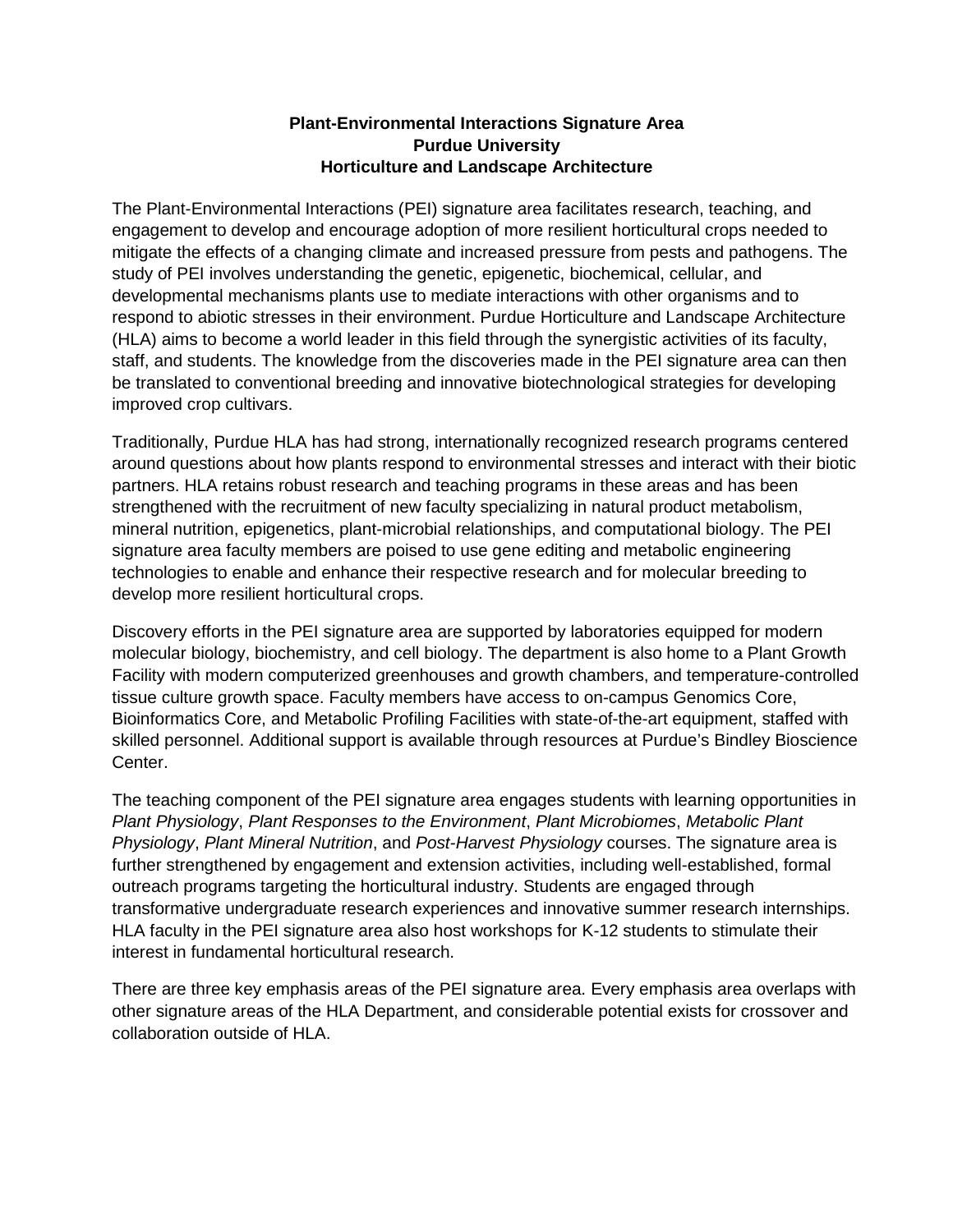#### **Increasing Nutrient Use Efficiency**

 Depleted soil fertility and the economic and environmental costs of fertilizers create a need to using genetic, genomic, biochemical, and physiological approaches. improve the nutrient use efficiency of fruit, vegetable, ornamental, and turf crops. Research groups are working to understand the molecular and physiological basis of nutrient use efficiency in crops

#### **Adapting Horticultural Crops to a Changing Climate**

 With major challenges brought on by climate change and other environmental issues, horticultural stresses. Purdue HLA is engaged in using molecular and computational approaches to identify key strategies such as CRISPR/Cas systems to rapidly validate the stress alleviation benefits of crops must acclimate and adapt to adverse abiotic factors, including drought, salt, and temperature molecular factors that regulate plant stress response and developing or adapting novel molecular altering these key factors in horticultural crops.

#### **Enhancing Productivity through Rhizosphere Manipulation**

 Interactions that occur between plants and their biotic partners in the rhizosphere play crucial roles working to develop strategies to regulate agroecosystem services through manipulation of the soil pressure by harnessing allelopathic plant natural products. in helping plants acquire nutrients and withstand abiotic and biotic stress; manipulating these partnerships has great potential, but it has been underutilized. Research programs in HLA are microbial community, to increase carbon sequestration in turfgrass species, and to reduce weed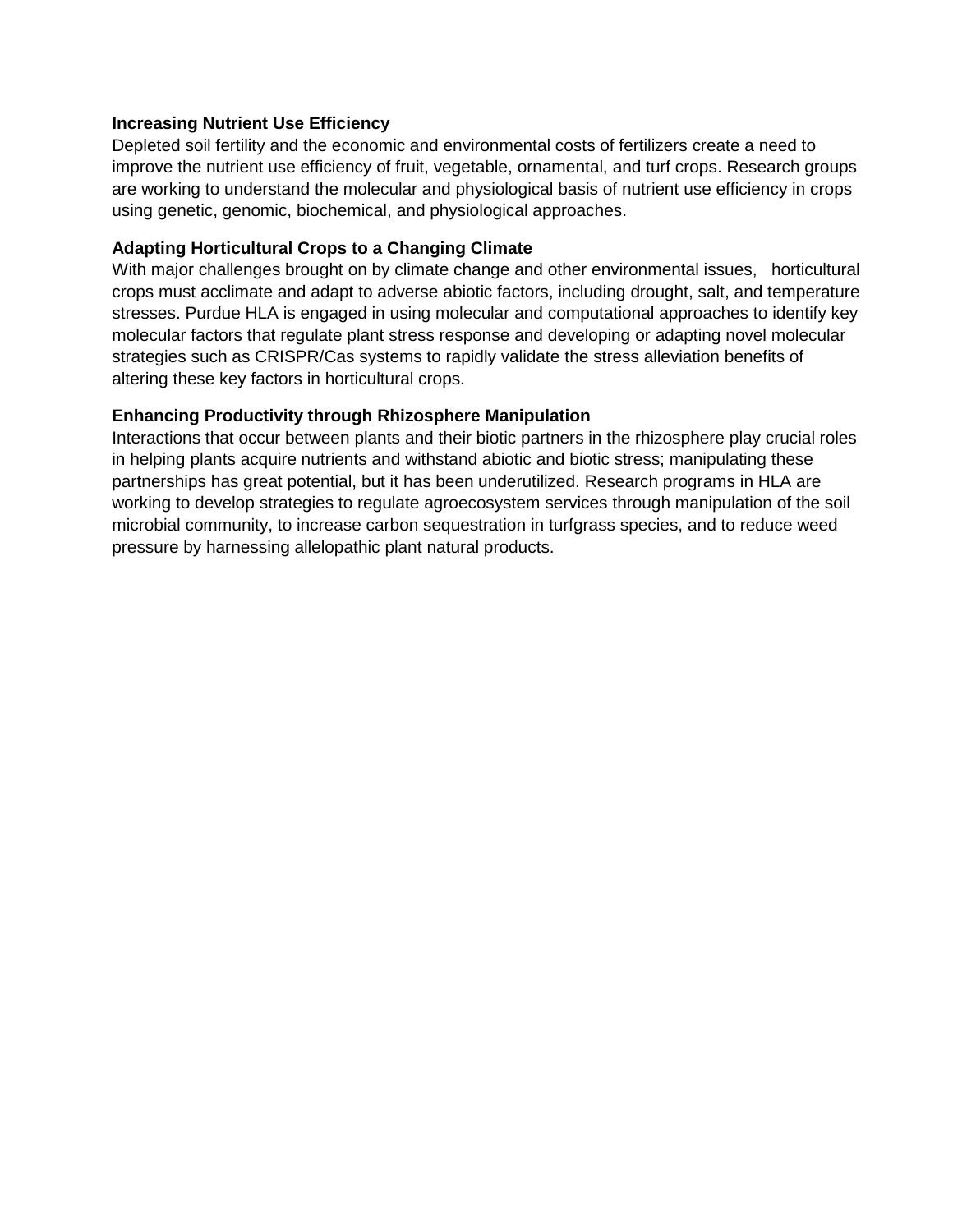#### **Sustainable Horticulture Signature Area Purdue University Horticulture and Landscape Architecture**

 The Sustainable Horticulture (SH) signature area focuses on developing integrated systems for horticultural plant production that maintains productivity, enhances environmental quality, makes methods in plant production. The SH signature area focuses on the production of specialty crops focused on meeting these goals in specialty crop production systems that include fruits, and social impacts of these production systems. Over the past few years, increased interest in home gardening, urban agriculture, lawn and sports turf management, sod production, local foods, small acreage farming, beginning farming, organic farming and diversified crop production systems efficient use of resources, and sustains the economic viability of producers. The approach encompasses scientific discovery, and the integration of theory and practice in the development of and compliments the other departmental signature areas. The Horticulture and Landscape Architecture (HLA) department has a history of research, education, and extension activities vegetables, nursery, ornamental plants, turf (sod), mint, and hop among others. The long-term goals of the SH signature area are to increase the productivity of commercial horticultural and home gardens, while being attuned to the needs of growers and markets and the environmental has increased the need for additional work on these topics.

 specialists are actively engaged in transferring results of these studies to stakeholders through research to elucidate mechanisms regulating plant-environmental interactions that support the SH Traditionally, research in the SH signature area focuses on translational research aimed at providing immediate benefits to stakeholders such as variety trials and evaluation of new crops and products, and evaluation of new innovative production techniques with potential to increase nutrient and water use efficiency and reduce pest pressure. Recently, new faculty and specialists with expertise in economics and marketing have joined the department, providing valuable insights needed to determine whether these new practices are economically viable and allow growers to integrate these practices into production systems in practical ways. Many HLA faculty and innovative programming conducted at conferences, hands-on workshops, farm tours, and field days, as well as through participatory research with growers and county extension educators. Some faculty and specialists are also engaged in longer-term projects aimed at developing improved germplasm using traditional and molecular plant breeding techniques and fundamental signature area. Examples include identifying mechanisms that regulate fruit size in apple, and determining how management practices alter soil microbial communities and influence plant tolerance to biotic and abiotic stress.

 Research and Diagnostic Center are hallmarks for the department as they bring together faculty The Purdue Student Farm, Meigs Horticulture Research Farm, and W.H. Daniel Turfgrass and staff with students from across the university to provide students with practical hands-on experience and the opportunity to participate in field-based research. A new major, Sustainable Food and Farming Systems (SFS), supports students interested in learning about sustainability, urban agriculture, aquaculture, and other recent trends in horticulture. A number of long-standing courses, which provide instruction focusing on the sustainable production of ornamental, vegetable and fruit crops, support SFS as well as existing departmental majors. Students are also exposed to the industry via field trips and guest lectures by industry professionals, and are provided with